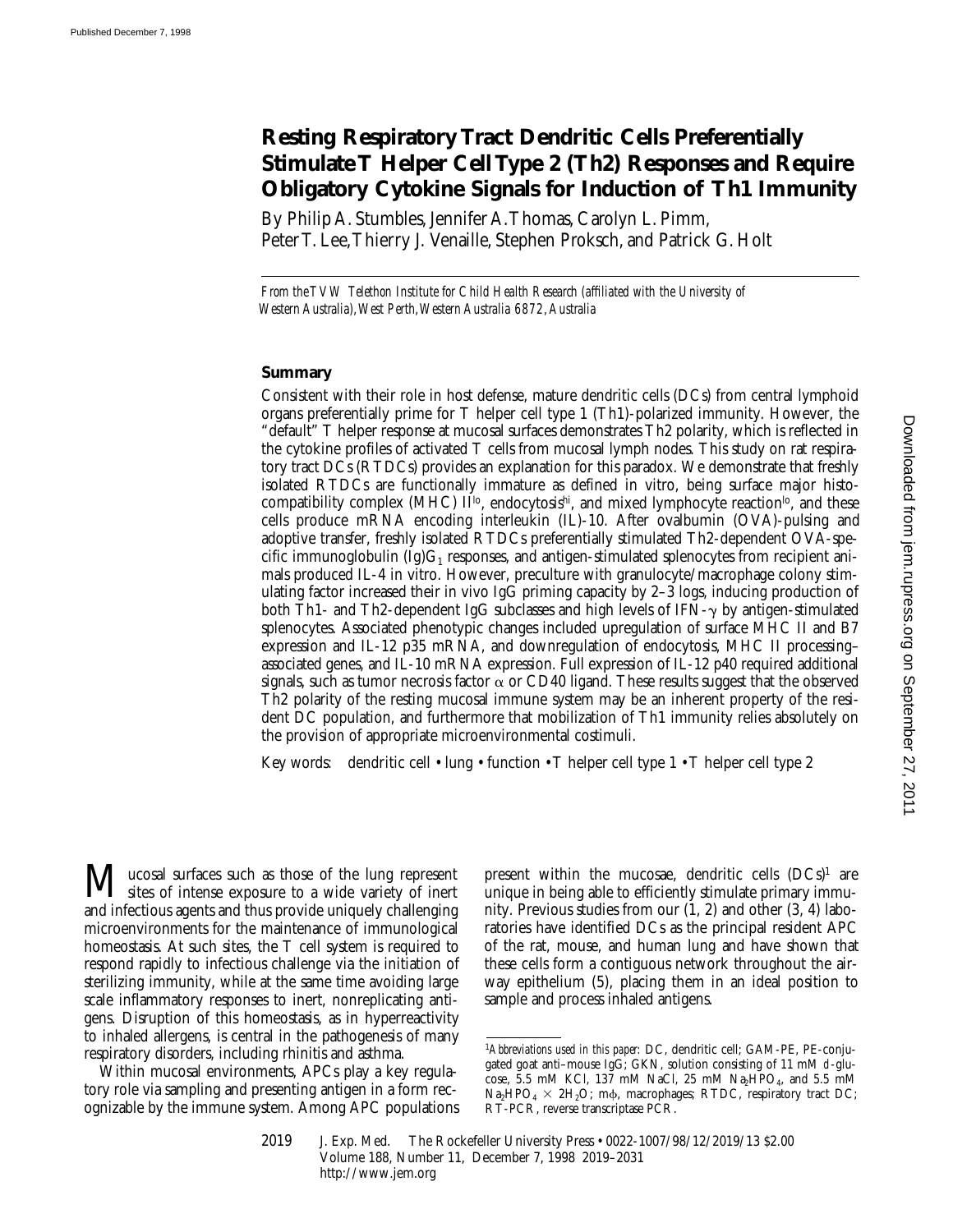The ability to rapidly acquire large amounts of antigen (6, 7), in conjunction with expression of high levels of MHC and costimulatory molecules (8, 9), makes DCs potent APCs both in vitro  $(10-12)$  and in vivo  $(13, 14)$ . However, it has been suggested that the functional activities of individual DCs are closely linked to their maturational status, i.e., resident DCs in peripheral tissues are proposed to be of the "immature" type and are specialized for antigen uptake as opposed to activation of T cells, whereas the reverse applies for mature DCs in secondary lymphoid organs (15–17). This functional dichotomy provides a theoretical mechanism for avoidance of chronic T cell–mediated tissue damage at sites (especially mucosal) of continuous antigen exposure, i.e., transmission of activating signals to the T cell system by DCs normally only occurs after their migration to, and functional maturation within, central lymphoid organs, especially the draining lymph nodes (18).

An important functional role for mature DCs is considered to be in the clearance of infectious agents (19) facilitated by the rapid induction of high-level IL-12 production by these cells (20–22) and leading to upregulation of IFN- $\gamma$ production and Th1-mediated responses (23). The mucosal surfaces of the gastrointestinal and respiratory tracts are the sites of most frequent contact with pathogens, and the dense and highly dynamic DC populations at these sites (5, 24–26) are believed to play key roles in orchestrating these host-protective immune responses. However, the initial response to inhaled soluble protein antigens is dominated by Th2-dependent IgE production (27–29) and/or the production of Th2 cytokines in the regional lymph nodes draining the airway mucosa (29, 30), and a comparable Th2 "default" is operative at the level of the gastric mucosa (31– 33). Furthermore, T cells isolated from lymph nodes that drain mucosal sites have been shown to predominantly produce IL-4 upon activation in vitro (34). Given that DCs are the principal APCs responsible for initiation of immune reactivity to both infectious and inhaled/ingested agents, the inherent Th1-promoting activity of DCs described above is inconsistent with the observations that immune responses at mucosal sites are essentially Th2 dominated.

To address this paradox, we have analyzed the functional activity of RTDCs in the resting state and after exposure to cytokines previously demonstrated to induce functional maturation of DCs from other sources.

## **Materials and Methods**

Animals. Inbred PVG.RT7<sup>b</sup> (RT1<sup>c</sup>RT7<sup>b</sup>), WAG (RT1<sup>u</sup>), or BN (RT1<sup>n</sup>) strain rats were bred free of common rat pathogens in-house at the Institute for Child Health Research and housed under conventional conditions. 8-wk-old female animals were generally used except in the case of lung donors, in which case older  $(>13 \text{ wk})$  animals were used.

*Media and Reagents.* The tissue culture medium used was RPMI 1640 supplemented with 2 mM l-glutamine,  $5 \times 10^{-5}$  M 2-ME, and antibiotics, as well as either 5% FCS (Trace Biosciences, Melbourne, Australia) or 1% normal rat serum. Cell isolation procedures were performed in ice-cold PBS supplemented

with 0.2% BSA (PBS/BSA) or a solution of 11 mM d-glucose, 5.5 mM KCl, 137 mM NaCl, 25 mM Na<sub>2</sub>HPO<sub>4</sub>, and 5.5 mM  $NaH_2PO_4 \times 2H_2O$  (GKN) supplemented with 5% FCS (GKN/ FCS) or 0.2% BSA (GKN/BSA) as indicated. Mouse rGM-CSF (Biosource International, Camarillo, CA) was used at a final concentration of 10 ng/ml. FITC-conjugated dextran (FITC-DX),  $M_r = 40$  kD, was purchased from Molecular Probes (Eugene, OR), and Collagenase A was from Boehringer Mannheim (Mannheim, Germany). AMV reverse transcriptase and Taq DNA polymerase were from Promega (Madison, WI).

*mAbs and Cell-staining Reagents.* Mouse mAbs to rat CD4 (W3/25), CD8 (OX8), CD11b/c (OX42), CD45 (OX1),  $RT1.A<sup>c</sup> (OX27), RT1.B (OX6), Ig \kappa chain (OX12), and human$ C3b inactivator (OX21) were donated by Dr. Don Mason, MRC Cellular Immunology Unit, University of Oxford, Oxford, UK; WT.1 (LFA-1 $\alpha$ ) and 1A-29 (ICAM-1) were donated by Dr. M. Miyasaka, Osaka University, Osaka, Japan; and 3H5 (CD80) and 24F (CD86) were donated by Dr. H. Yagita, Juntendo University, Tokyo, Japan. Conjugates of OX6 IgG with FITC (OX6- FITC) or biotin (OX6b) were prepared in-house and in the case of the OX6b were used in conjunction with streptavidin-PE (Serotec, Kidlington, UK). A mouse CTLA4–human Ig Fc fusion protein (CTLA4-Ig) cross reactive with rat B7 was provided by Dr. M. Dallman, Imperial College, London, UK. Isotype controls were used as TCS (OX21) or as IgG1-FITC or IgG1-PE conjugates (Dako, Denmark). Binding of mouse mAbs was detected using a goat anti–mouse IgG-PE (GAM-PE) conjugate (Dako) and CTLA4-Ig using a goat anti–human IgG-PE conjugate (Immunotech, Marseilles, France). Cell samples were analyzed for surface fluorescence by flow cytometry using an Epics XL flow cytometer (Coulter Corp., Miami, FL) with forward- and sideangle light scatter gating combined with fluorescence channel gating to collect a minimum of  $5 \times 10^3$  OX6<sup>+</sup> events. Rabbit antipan-cytokeratin antibody for immunostaining of epithelial cells was obtained from Nycomed Amersham (Little Chalfont, Buckinghamshire, UK); immunoperoxidase staining of cytospin preparations of DCs was performed via standard methods.

*Cell Preparations.* Collagenase A digests of perfused lung tissue were obtained from 10–13-wk-old rats using a previously described procedure (1). Digests of whole lung tissue were depleted of endogenous macrophages (m $\phi$ ) by nylon wool elution in GKN/FCS and washed in GKN/BSA, and residual contaminating B cells were removed by labeling with the OX12 mAb followed by magnetic depletion using anti–mouse IgG-coated MACS beads (Miltenyi Biotec, Bergisch Gladbach, Germany). After this procedure, contaminating m $\phi$  were undetectable and B cells were  $<$  5%. The depleted cells were then washed and incubated with GAM-PE to label residual  $OX12<sup>+</sup>$  B cells, followed by blocking with 10% normal mouse serum and incubation with  $OX6$ -FITC to label MHC class II<sup>+</sup> cells.  $OX6$ <sup>+</sup> $OX12$ <sup>-</sup> RTDCs were then purified by dual-parameter cell sorting (Epics Elite; Coulter Corp.) using chilled GKN plus 20% FCS as the collection medium. Splenic DCs were prepared by essentially the same procedure using Collagenase A digests of rat spleen.

An initial series of experiments were performed using 88–94% pure DC preparation containing up to 3% contaminating epithelial cells as defined by cytokeratin staining. The study was subsequently replicated with DC preparations that were re-sorted to achieve 98% purity, with identical results.

*Analysis of Endocytosis by Flow Cytometry and Confocal Microscopy.* For quantitative analysis of RTDC endocytic activity, whole lung digests were depleted of m $\phi$  and B cells as described above and labeled with OX6-biotin/streptavidin-PE.  $5 \times 10^5$  cells were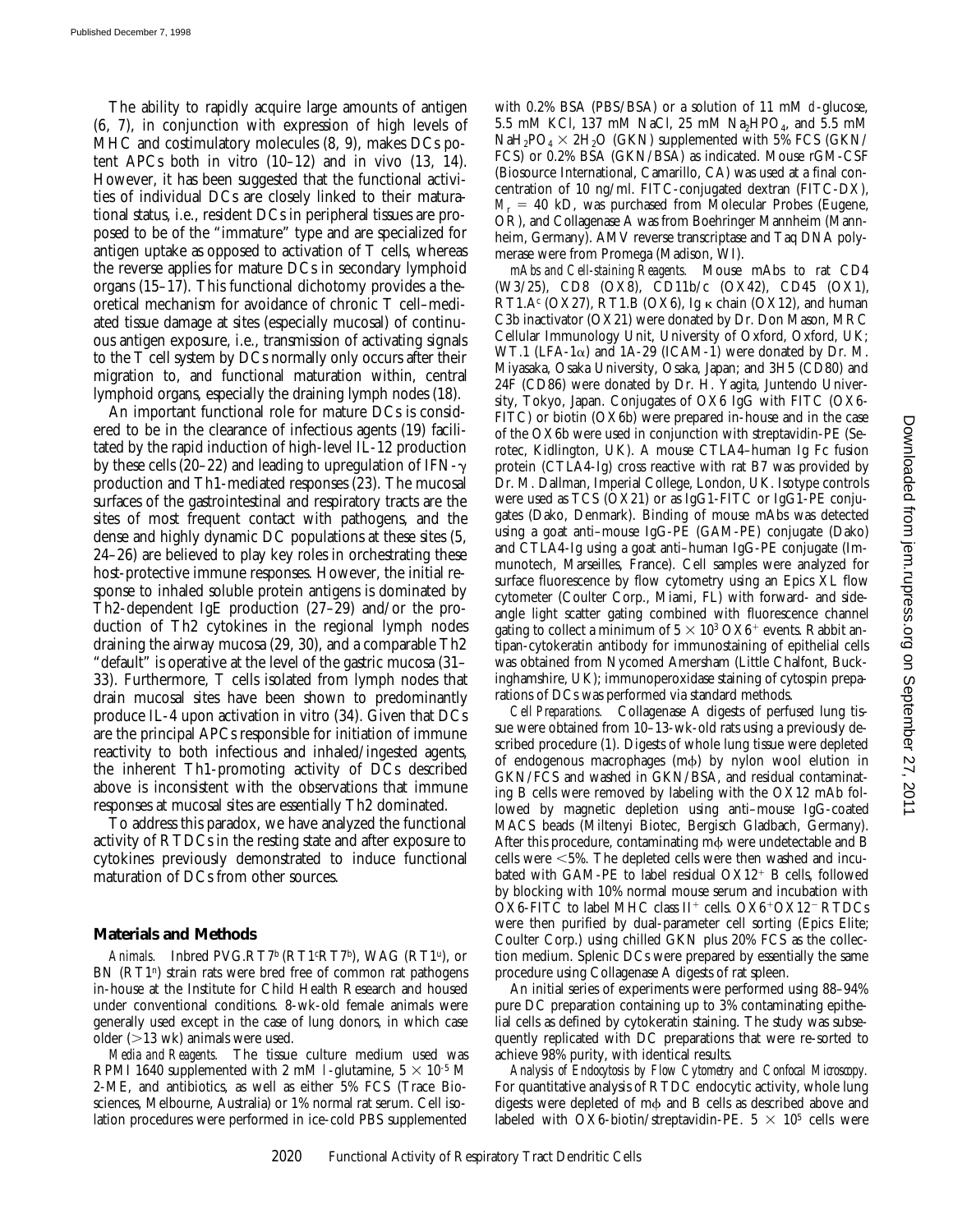then resuspended in RPMI/FCS containing 0.5 mg/ml FITC-DX for 90 min either at  $37^{\circ}$ C or on ice (0 $^{\circ}$ C). The reaction was stopped by washing in ice-cold PBS/BSA and mean FL1 (FITC) fluorescence intensity of  $O X6^+$  cells was determined by flow cytometry. Results from these mixed-cell assays were further confirmed using purified RTDCs. For confocal microscopy analysis of single-cell uptake, purified RTDCs were incubated with FITC-DX as described above, washed, and then fixed in PBS containing 1% paraformaldehyde. 105 cells were then allowed to settle onto glass coverslips and fluorescence distribution was analyzed by confocal laser microscopy (Bio-Rad Labs., Hercules, CA). Results of single z-plane analyses are reported.

*MLR.* Purified fresh or GM-CSF–exposed RTDCs were resuspended in RPMI/FCS and added at a final concentration of  $1.25 \times 10^4$  cells/well of round-bottomed 96-well microtiter plates, then serially diluted twofold. Allogeneic responder T cells were purified from WAG-strain cervical lymph nodes by nylon wool elution and added at a final concentration of  $1.25 \times 10^5$ cells/well. The cultures were then incubated for 72 h followed by an 18-h pulse with 0.5  $\mu$ Ci of [<sup>3</sup>H]thymidine. Results are expressed as mean CPM  $\pm$  SEM for triplicate wells.

*In Vivo DC Transfer Protocol.* The adoptive transfer protocol used was adapted from the protocol of De Becker et al. (35) with minor modifications. Purified DCs were resuspended to 10<sup>6</sup> cells/ml in RPMI/FCS and pulsed at  $37^{\circ}$ C with 1 mg/ml OVA (Sigma Chemical Co., St. Louis, MO) for 90 min for fresh RTDCs or overnight in the presence of 10 ng/ml rGM-CSF for RTDCs and spleen DCs. In some cases cells were pulsed with OVA for 90 min and washed before culture in GM-CSF. The cells were then washed in protein-free PBS and 105 viable cells were transferred intravenously into 8-wk-old female syngeneic recipients. After 5 d the animals were challenged with 10  $\mu$ g/ml OVA in PBS intravenously and serum samples were prepared 15 d after OVA challenge. In cases where ex vivo spleen cell cultures were required, the cells were pulsed with OVA before transfer in the presence of 1% autologous normal rat serum instead of FCS to avoid presentation of bovine proteins during the in vitro cultures. Control animals received 1 ml of PBS intravenously on day 0 and 10  $\mu$ g OVA intravenously on day 5.

*OVA-specific IgG Subclass Analysis.* OVA-specific IgG subclasses were assayed by ELISA using microtiter plates coated overnight at  $4^{\circ}$ C with 10  $\mu$ g/ml OVA in PBS. The plates were

blocked with 1% BSA for 60 min at room temperature and then incubated with serum samples serially diluted in PBS for 2 h at room temperature. After washing, bound IgG subclasses were detected using biotin-conjugated rabbit anti–rat IgG1, IgG2a, and IgG2b (Amersham Pharmacia Biotech, Piscataway, NJ) incubated for 2 h at room temperature followed by an anti–biotin–horseradish peroxidase conjugate (Boehringer Mannheim, Mannheim, Germany) for 60 min at room temperature then horseradish peroxidase substrate (K-Blue™; Neogen, Lexington, KY). OD at 450 nm was assessed after 20 min. The concentration of each IgG subclass was determined by comparison with standard curves run in parallel, generated by coating plates with dilutions of purified rat IgG1, IgG2a, and IgG2b (Amersham Pharmacia Biotech) followed by the detection system described above, and the results were expressed as micrograms per milliliter of IgG. Serum IgE titers were assayed by the PCA method as previously described (36).

*Spleen Cell Proliferation and Cytokine Protein Assays.* Single cell suspensions (including RBCs) of whole spleens from DC transfer recipients were prepared 15 d after OVA challenge and incubated in 96-well microtiter plates at  $1.25 \times 10^5$  cells/well in 0.2-ml volumes at 37 $\rm ^{o}C$  in RPMI/FCS containing 50  $\mu$ g/ml OVA. After 72 h, cell proliferation was assessed by [3H]thymidine incorporation added for 18 h and results were expressed as mean CPM  $\pm$ SEM of triplicate wells. At the 72 h time point, culture supernatants were taken for analysis of rat IFN- $\gamma$  protein by ELISA (29) and IL-4 by B cell bioassay using upregulation of MHC class II as previously described (37).

*Semiquantitative Reverse Transcriptase PCR.* Total RNA was prepared from 105 purified RTDCs by RNAzol B extraction (Biogenesis, Poole, UK) according to the manufacturer's instructions and mRNA was reverse transcribed to cDNA. Semiquantitative analysis of mRNA levels was then performed by PCR using cDNA serially diluted in reaction buffer from neat to 1:25 to ensure that PCR products were being analyzed under nonsaturating conditions. Amplification of  $\beta$ -actin mRNA was to ensure equivalent cDNA levels between samples; any experiments showing disparities in  $\beta$ -actin levels were discarded. The sequences of PCR primer pairs used are listed in Table 1, whereas primers specific for mouse IL-12 p35 that cross-reacted with rat (expected product size 308 bp) were purchased from Biosource International. To determine m $RNA/B$ -actin ratios, PCR products were

| Table 1. | <b>Rat PCR Primer Sequences</b> |
|----------|---------------------------------|
|----------|---------------------------------|

|                | Primer sequence $(5'–3')$       |                                   |              |
|----------------|---------------------------------|-----------------------------------|--------------|
| Target mRNA    | Sense                           | Antisense                         | Product size |
|                |                                 |                                   | bp           |
| RT1.B          | cag tca cag aag gcg ttt atg     | gat cgc agg cct tga atg atg       | 279          |
| RT1.DMa        | aac ata ggg ctc tcc gag         | atg aaa cag acc agc gtg           | 281          |
| RT1.DMb        | gtc caa gta gcc caa acc         | acc acg cag gtg tag atg           | 233          |
| Ιi             | tga aga atg tta cca agt atg g   | tgg tca ata ctt tag gtg gag       | 252          |
| Calnexin       | tgt att gat gtc tcg ggc         | act cac act tag ggt tgg           | 725          |
| $IL-10$        | cac tgc tat gtt gcc tgc tc      | tte atg gee ttg tag aca ee        | 463          |
| IL-12 p40      | tgg agt cat agg ctc tgg a       | gat gaa gaa gct ggt gct g         | 484          |
| $\beta$ -actin | atg cca tcc tgc gtc tgg acc tgg | age att tge ggt gea ega tgg agg g | 607          |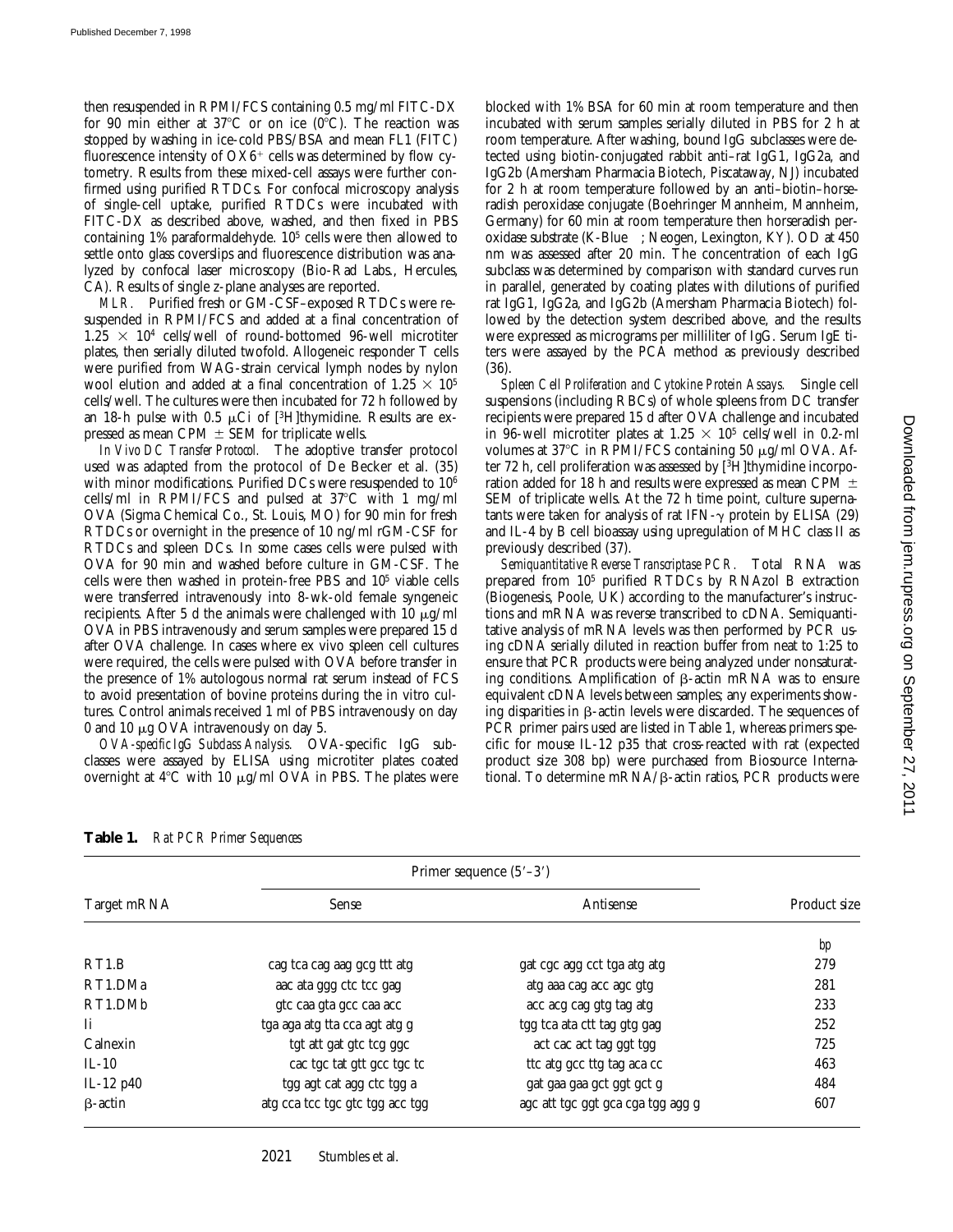separated on 1.5% agarose gels and ratios of  $mRNA/B$ -actin band densities at 1:5 dilutions of cDNA determined by densitometry.

*Statistics.* Statistical comparisons of mean values were performed using the nonparametric Mann-Whitney test for unpaired samples with two-tailed *P* value using the InStat software package (GraphPad Software, San Diego, CA).

## **Results**

*Surface Phenotype Freshly Isolated and GM-CSF–matured RTDCs.* Surface marker expression on fresh and GM- $CSF$ –matured RTDCs was analyzed using m $\phi$ - and B cell– depleted lung digests colabeled with mAbs to a range of rat lymphoid and myeloid cell surface antigens in conjunction with the anti–rat MHC class II mAb OX6. Approximately 10% of cells within freshly isolated lung digests were putative RTDCs as determined by positive labeling for OX6 and failure to express m $\phi$  or B cell markers (data not shown) and, as depicted in Table 2, a significant proportion expressed low levels of MHC class I and class II, CD4 and CD11a, and a small percentage expressed ICAM-1 and CD45, whereas the majority were negative for CD8, CD11b/c, and B7. However, after overnight exposure to 10 ng/ml GM-CSF, dramatic increases in expression of MHC class I and class II and B7 were observed, with moderate increases in CD45 and CD11a and CD11b/c, and decreases in CD4 and CD54 (Table 2).

*GM-CSF Upregulates the Antigen-presenting Activity of RTDCs.* The phenotypic changes after exposure of freshly isolated RTDCs to GM-CSF described above, particularly the dramatic increases in MHC and B7 molecule expression, suggested that freshly isolated RTDCs may be functionally "immature" as APCs and that the observed maturational increase in surface expression of costimulatory molecules after exposure to GM-CSF should invoke a more potent APC activity. To investigate this, RTDCs were sorted to high



Figure 1. Surface MHC class II expression and MLR-stimulating activity of fresh and GM-CSF–exposed RTDCs. (*A*) Purified RTDCs were labeled with OX6-FITC either as fresh cells (*thin line*) or after culture in GM-CSF (*thick line*), or with the isotype control IgG1-FITC (*dotted line*), and surface fluorescence analyzed by flow cytometry. (*B*) Serial dilutions of freshly purified (*open circles*) or GM-CSF–exposed (*filled circles*) RTDCs were added as stimulators to a primary allogeneic MLR in the presence of 105 purified WAG-strain T cells per well of 96-well microtiter plates. Cell proliferation (CPM) was assessed after a total of 96 h including an 18-h [<sup>3</sup>H]TdR pulse. Mean  $\pm$  SEM of triplicate wells of one representative of three experiments is shown.

purity on the basis of MHC class II expression as described in Materials and Methods and analyzed either as freshly isolated cells or after overnight exposure to GM-CSF. As shown in Fig. 1 *A*, exposure to 10 ng/ml GM-CSF resulted in an  $\sim$ 10-fold increase in the level of surface MHC class II expression when compared with freshly isolated cells. In addition, this was associated with a marked increase in MLRstimulating activity (Fig. 1 *B*), suggesting that RTDCs undergo functional maturation after exposure to GM-CSF. This was further confirmed by analysis of surface B7 expression, which revealed no expression of CD80 but low levels of CD86 on fresh RTDCs, the levels of which were both dramatically increased after exposure to GM-CSF, particularly on the MHC class IIhi subset (Fig. 2, *A* and *B*).

| Marker       |                 | Fresh                  |      | Plus GM-CSF            |            |
|--------------|-----------------|------------------------|------|------------------------|------------|
|              | mAb             | Percentage frequencies | MFI  | Percentage frequencies | <b>MFI</b> |
| CD4          | W3/25           | 29.7                   | 4.5  | 2.9                    | 2.7        |
| CD8          | OX8             | 2.0                    | 3.6  | 2.5                    | 6.0        |
| CD11a        | WT.1            | 13.9                   | 3.7  | 19.4                   | 7.2        |
| CD11b/c      | OX42            | 3.3                    | 3.1  | 10.8                   | 6.8        |
| CD45         | OX <sub>1</sub> | 5.9                    | 3.3  | 8.0                    | 3.0        |
| CD54         | $1A-29$         | 8.9                    | 6.3  | 4.1                    | 9.9        |
| CD80/86      | CTLA-4 Ig       | 0.8                    | 2.2  | 54.8                   | 38.6       |
| MHC class I  | OX27            | 18.7                   | 5.4  | 62.0                   | 10.2       |
| MHC class II | OX6             | <i>100</i>             | 11.5 | 100                    | 55.1       |

**Table 2.** *Surface Phenotype of Fresh and GM-CSF–exposed RTDCs*\*

\*Lung digests were depleted of mf and B cells as described in Materials and Methods and labeled with the indicated mAbs and GAM-PE (or CTLA-4 Ig and GAH-PE) followed by OX6-FITC. Percentage frequencies and mean fluorescence intensities (*MFI*) are shown for  $5 \times 10^3$  OX6<sup>+</sup> gated RTDCs using positive analysis regions set on isotype-matched controls.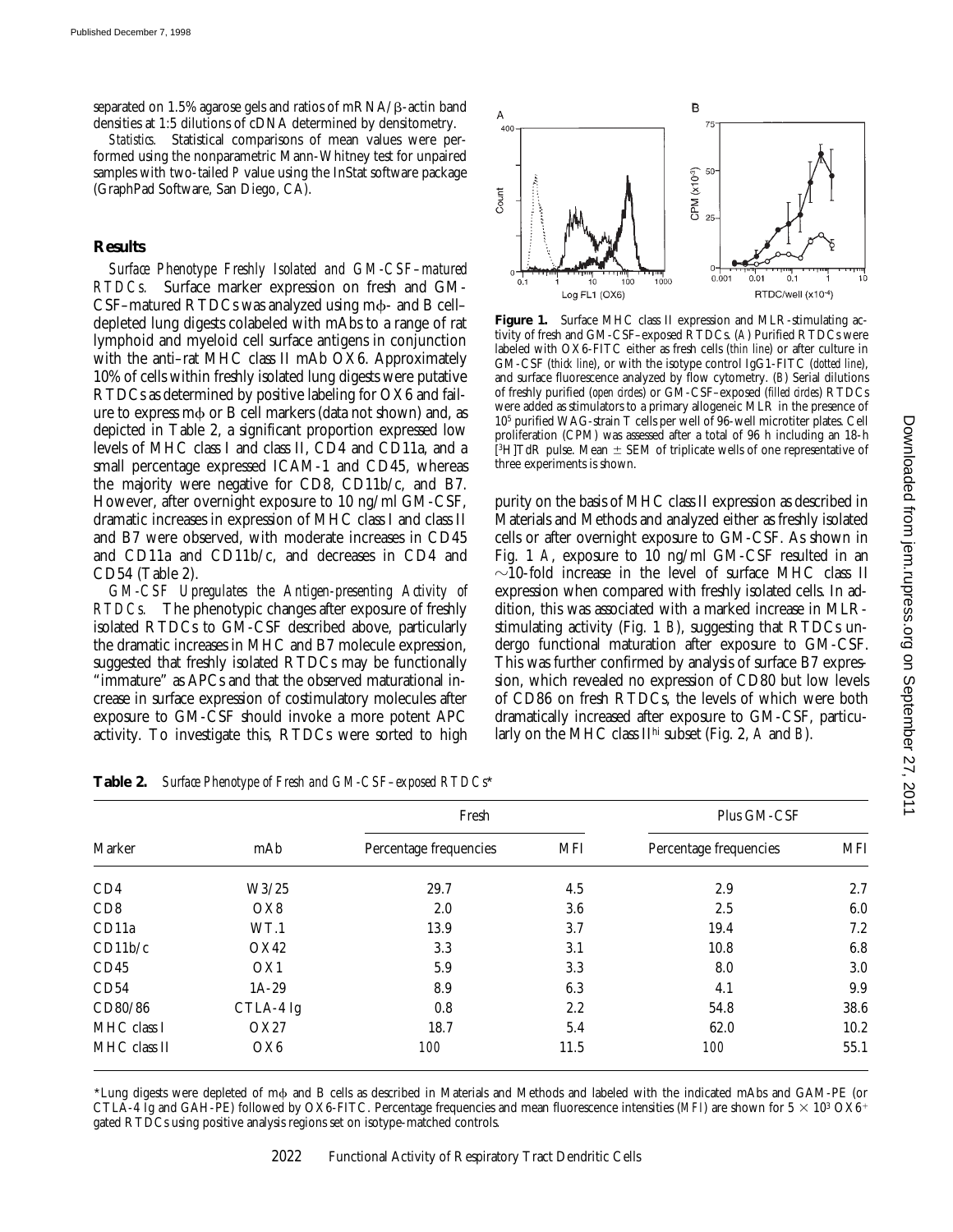*Modulation of the Endocytic Activity of RTDCs by GM-CSF.* Recent studies of human peripheral blood–derived DCs have established that immature DCs are capable of high levels of receptor-mediated and fluid phase endocytosis, the levels of which are rapidly downregulated upon in vitro maturation (38). These changes are thought to occur in vivo when peripheral tissue DCs, specialized for antigen acquisition, mature and migrate to draining lymph nodes, where their primary role becomes T cell activation. To analyze the endocytic activity of RTDCs, the uptake of FITC-DX by freshly isolated and GM-CSF matured RTDCs was assessed. Freshly isolated RTDCs were actively endocytic, as indicated by their ability to acquire high levels of FITC-DX at  $37^{\circ}$ C (Fig. 3, *A* and *B*). The majority of this endocytic activity was confined to an MHC class II<sup>int</sup> subset, which represented  $\sim$ 30% of the total RTDC population (Fig. 3 *B*, *a*), although a distinct MHC class IIhi population that was negative for endocytosis was also present. This latter population may represent a more mature subset of cells that have downregulated endocytic activity (see below). Time course analysis of the uptake of FITC-DX by this subset showed detectable endocytic activity after 5 min with a peak at 60 min (Fig. 3 *C*).

To further confirm the endocytic ability of freshly isolated RTDCs, internalization of FITC-DX was examined by confocal microscopy. At lower magnifications a range of labeling intensities could be observed, with the more strongly endocytic cells appearing to incorporate the label into intracellular vesicles (Fig. 3 *D*, *top*), which displayed a peripheral cytoplasmic distribution (Fig. 3 *D, bottom*). This pattern of vesicle distribution within the cytoplasm was similar to that described for human monocyte-derived DCs (7).

As already noted, studies of DCs isolated from human peripheral blood have described a maturational process whereby endocytic activity is downregulated concomitantly with an upregulation of cell-surface costimulatory molecule expression and T cell–stimulating activity. To determine whether the maturational increases in MHC class II and B7 expression and MLR-stimulating activity described above for RTDCs (Figs. 1 and 2) were also associated with a downregulation of endocytic activity, FITC-DX incorporation by freshly isolated and GM-CSF–matured RTDCs were compared. As shown in Fig. 4, exposure of fresh RTDCs to GM-CSF down-regulated both the percentage of endocytically active cells (Fig. 4 *A*) and the levels of FITC-DX uptake (Fig. 4 *B*).

Taken together, these results demonstrate that freshly isolated RTDCs are actively endocytic and that this endocytic activity is subject to downregulation after in vitro



**Figure 2.** CD80 and CD86 expression by fresh and GM-CSF–exposed RTDCs. Fresh (*A*) or GM-CSF–exposed (*B*) RTDC were colabeled with the OX21 (IgG1), 3H5 (CD80), or 24F (CD86) mAbs plus GAM-PE followed by OX6-FITC, and surface fluorescence analyzed by flow cytometry. Quadrant markers were set for IgG1-FITC/IgG1 plus GAM-PE negative control cells.

2023 Stumbles et al.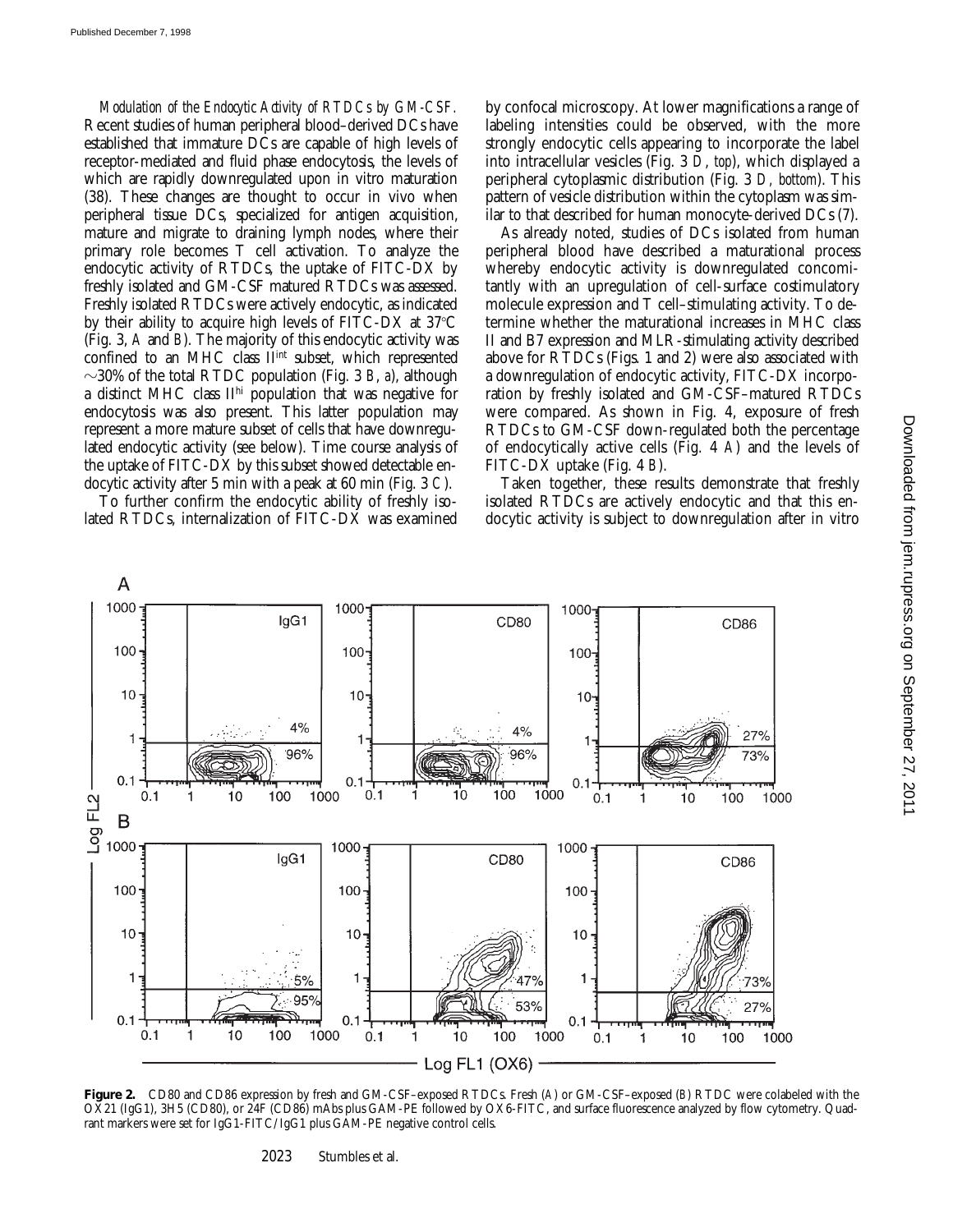

**Figure 3.** Endocytic activity of fresh RTDC. Freshly purified RTDC were incubated at  $0^{\circ}$ C (*A*) or 37°C (*B*) for 90 min in the presence of 0.5 mg/ml FITC-DX then labeled with the OX6 mAb plus GAM-PE and fluorescence levels analyzed by flow cytometry after trypan blue quenching. (*C*) Time-course of FITC-DX uptake by fresh RTDCs. RTDCs were incubated with FITC-DX as described above and the percentage of endocytically positive cells falling within an arbitrary gating region (*B*, *a*) determined by flow cytometry. Percentage endocytic values were calculated by subtracting values obtained at  $0^{\circ}$ C from those obtained at 378C. One representative out of three experiments is shown. (*D*) Confocal microscopic analysis of FITC-DX uptake by fresh RTDCs.

maturation that is associated with an increase in surface MHC class II and B7 expression and in vitro APC activity. Thus, under steady-state conditions, freshly isolated RT-DCs appear to be of the immature functional phenotype described for DCs isolated from other sites.

*GM-CSF-induced Upregulation of Surface MHC Class II Expression Is Not Associated with Increased mRNA Biosynthesis.* Recently it has been demonstrated that DC maturation leads to stabilization and persistence of MHC class II–peptide complexes on the cell surface, the majority of which are rapidly mobilized from the intracellular pool with only transient increases in de novo protein biosynthesis (39, 40). To determine whether the observed increase in surface expression of MHC class II after exposure of RTDCs to GM-CSF was due to increased biosynthesis of MHC class II protein, changes in expression of mRNA encoding a number of molecules involved in MHC class II biosynthesis and peptide loading were analyzed by reverse transcriptase (RT)-PCR. As shown in Fig. 5, exposure to GM-CSF induced no detectable increase in the levels of expression of mRNA transcripts for RT1.B or the assembly protein calnexin. Furthermore, decreases were observed in the expression of mRNA encoding molecules involved in peptide loading of assembled MHC class II molecules, including in-



**Figure 4.** Inhibition of the endocytic activity of fresh RTDCs by GM-CSF. Fresh or GM-CSF–exposed RTDCs were incubated for 90 min at 37°C with 0.5 mg/ml FITC-DX. Percentage endocytic (A) or  $\Delta$  MFI (*B*) values were then calculated from  $0^{\circ}$ C and  $37^{\circ}$ C percentage and mean fluorescence values using gating as described in Fig. 3  $B$ . Mean values  $\pm$ SEM for three experiments are shown.

variant chain (Ii) and RT1.DMa and DMb (Fig. 5). These results suggest that the observed increase in surface MHC class II expression on RTDC induced by GM-CSF was not due to increased protein biosynthesis, and are consistent with previous observations indicating that this increased surface protein is mobilized from an intracellular pool. In addition, the decreases in Ii and RT1.DM mRNA expression suggest that mature RTDCs may have a reduced antigen processing/MHC class II peptide loading capacity as described for mature DCs isolated from other sites (38).

*Fresh RTDCs Prime for Th2-dependent Antigen-specific IgG Subclass Production.* Having established the functional activity of freshly isolated and GM-CSF–matured RTDCs in vitro, we then analyzed the functional properties of these populations of RTDCs in vivo, particularly with respect to their ability to prime for antigen-specific T and B cell responses. Recent reports have demonstrated that DCs pulsed with antigen in vitro act as potent adjuvants when administered in vivo (41), with studies in the mouse showing that splenic DCs are effective at inducing immune re-



**Figure 5.** Changes in expression of mRNA encoding components of the MHC class II biosynthesis/processing pathway in fresh or GM-CSF– exposed RTDC. (*A*) cDNA was prepared from RTDCs either as fresh cells or after overnight culture in GM-CSF and used either undiluted (*undil.*) or diluted 1:5 or 1:25 in a PCR reaction using primers specific for the indicated MHC class II biosynthesis and antigen processing-associated proteins as described in Materials and Methods. (*B*) MHC class II component: $\beta$ -actin mRNA band density ratios (1:5 cDNA dilution) for fresh (*solid bars*) and GM-CSF–exposed (*white bars*) RTDCs. One representative out of two experiments is shown. *RT1.B*, rat MHC class II; *Calnx*, calnexin; *Ii*, invariant chain; *DMa/DMb*, RT1.DMa/b.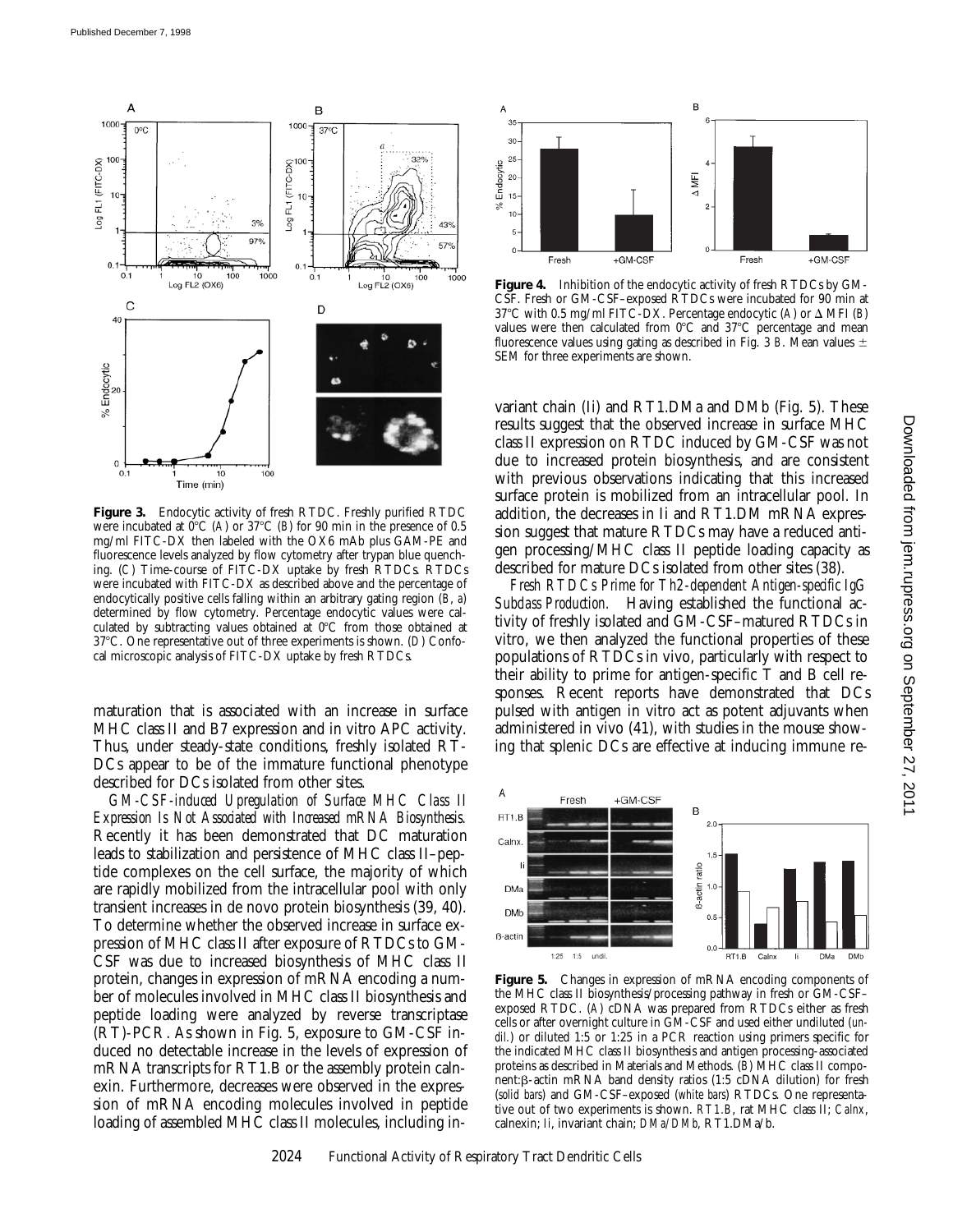sponses that involved predominantly Th1-dependent IgG antibodies, accompanied by comparatively low levels of Th2-dependent IgG subclasses (35). We therefore examined the ability of fresh and GM-CSF–matured, OVApulsed RTDCs to induce OVA-specific IgG responses in vivo and analyzed the Th-dependent nature of this response in terms of IgG subclass production. Freshly isolated or GM-CSF–exposed RTDCs were incubated at  $37^{\circ}$ C with 1 mg/ml soluble OVA for 90 min or overnight as described in Materials and Methods, and 10<sup>5</sup> cells were transferred intravenously to syngeneic recipients. After 5 d, the animals were challenged intravenously with 10  $\mu$ g/ml OVA in PBS and OVA-specific IgG subclass production was analyzed 15 d later. As shown in Fig. 6 *A*, animals that received freshly isolated, OVA-pulsed RTDCs produced levels of OVA-specific IgG1 (6.6  $\pm$  1.3  $\mu$ g/ml) that were significantly greater than those receiving unpulsed RTDCs or PBS (2.2  $\pm$  0.5 and 1.8  $\pm$  0.2  $\mu$ g/ml; *P* = 0.01 and 0.005, respectively). In contrast, fresh RTDCs failed to prime for IgG2b production and did not induce significantly raised levels of IgG2a (Fig. 6 *A*) or IgE (data not shown) when compared with controls.

In the rat, IgG1 has been shown to be a Th2-dependent IgG subclass, whereas IgG2b production is indicative of a Th1 response (42, 43). Less direct evidence also suggests that rat IgG2a is Th2 dependent (44, 45). Thus, the above data suggests that freshly isolated RTDCs, through induction of IgG1 but not IgG2b, appeared to prime preferentially for a Th2-dependent antibody response in vivo. Further evidence supporting the Th2-polarizing potential of fresh "resting" RTDCs is shown in Fig. 6 *B*, where animals repeatedly challenged with OVA-pulsed fresh RTDCs on three occasions at weekly intervals showed increasing levels of IgG1 and IgG2a and not IgG2b, indicating that restriction of the antigen-specific restimulation signal to fresh RTDCs maintains the Th2 polarization of the ensuing antibody response as it matures.

*GM-CSF-exposed RTDC Prime for both Th1- and Th2 dependent Antigen-specific IgG Subclass Production.* In contrast to the above results obtained with fresh RTDCs, exposure to GM-CSF before transfer dramatically upregulated the in vivo priming activity of RTDCs, with dramatic increases



**Figure 7.** In vivo priming for OVA-specific IgG production by GM-CSF–exposed RTDCs. Sorted RTDCs or splenic DCs (*SpDC*) were incubated overnight at 378C with 1 mg/ml OVA and 10 ng/ml GM-CSF, then transferred intravenously to syngeneic recipients, and serum IgG1, 2a, and 2b levels were determined as described in Fig. 6 *A*. Identical results for RTDCs were obtained using 90-min

OVA-pulsing before overnight culture in GM-CSF (data not shown). Results are expressed as mean  $\pm$  SEM for 9 (RTDC) or 10 (SpDC) animals.  $*P < 0.0001$  compared with fresh RTDCs.

in the production of IgG1 (307  $\pm$  92  $\mu$ g/ml), IgG2a (894  $\pm$ 167  $\mu$ g/ml), and IgG2b (147  $\pm$  22  $\mu$ g/ml) when compared with freshly isolated cells indicating increased priming for both Th1- and Th2-dependent responses (Fig. 7). To further support this, analysis of serum IgE demonstrated an increase in IgE titers in recipients of GM-CSF–matured RTDCs, reaching titers equivalent to those obtained after immunization with OVA in the Th2-skewing adjuvant aluminium hydroxide (data not shown). Thus, mature RT-DCs now more closely resembled the responses induced by rat splenic-derived DCs, which in this study induced equivalently high levels of all three subclasses, and which, furthermore, are consistent with results reported for mouse splenic-derived DCs (35).

*Induction of OVA-specific T Cell Responses by Fresh and GM-CSF–exposed RTDCs.* To investigate the in vivo T cell priming activity of RTDC preparations, OVA-specific proliferation and IFN- $\gamma$  production were examined in cultures of spleen cells isolated from adoptive transfer recipients 15 d after the intravenous OVA challenge. As shown in Table 3, freshly isolated OVA-pulsed RTDCs failed to prime for detectable ex vivo OVA-specific spleen cell proliferative responses and induced production of low levels of IL-4, (but not IFN- $\gamma$ ) consistent with the low-level, Th2skewed IgG production induced by these cells (Fig. 6 *A*).

In contrast, exposure to GM-CSF significantly upregulated the ability of OVA-pulsed RTDCs to prime in vivo



Figure 6. In vivo priming for OVAspecific IgG production by freshly isolated RTDCs. Freshly sorted RTDCs were pulsed with 1 mg/ml OVA for 90 min at  $37^{\circ}$ C and washed, and  $10^5$  cells in 1 ml PBS were transferred intravenously into syngeneic recipients. (*A*) Animals received a single dose of OVA-pulsed RTDCs on day 0 and were then challenged with  $10 \mu$ g/ml OVA on day 5 and bled on day 20. Control animals received either 105 unpulsed RTDCs or 1 ml PBS on day 0.  $\vec{P} = 0.01$  and  $\vec{P} =$ 0.005 compared with OVA-pulsed RT-

DCs. (*B*) Animals received one dose of RTDCs weekly for 3 wk and were bled 1 wk after final RTDC transfer. \**P* = 0.005; \*\**P* = 0.008; and \*\*\**P* = 0.01 compared with animals receiving  $1\times$  RTDCs. In all cases serum OVA-specific IgG1, 2a, and 2b levels were then assessed by ELISA as described in Materials and Methods. Mean  $\pm$  SEM of five animals in each group are shown and these experiments have been repeated on several subsequent occasions.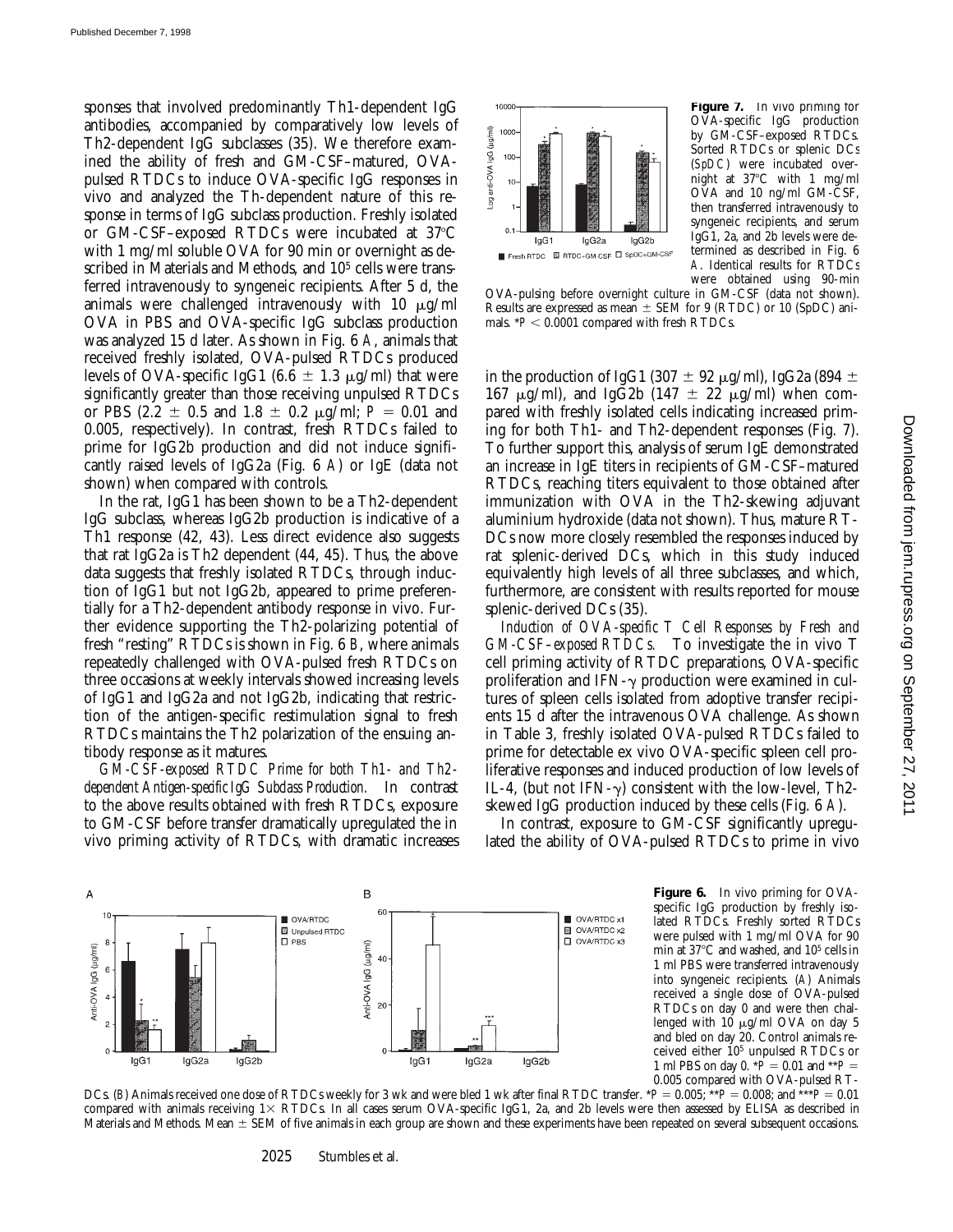for OVA-specific spleen cell responses, inducing a significant degree of ex vivo OVA-specific spleen cell proliferation and high level IFN- $\gamma$  production (Table 3), consistent with the increased ability of these cells to prime for Th1 dependent IgG2b production (Fig. 7). The inability to detect IL-4 in these cultures, despite the coproduction of Th2-dependent IgG subclasses in these animals, may reflect cytokine consumption in these rapidly proliferating cultures or shutdown (spontaneous or IFN- $\gamma$ –mediated) of IL-4–secreting cells at this time point (Table 3). OVApulsed splenic DCs also induced levels of OVA-specific spleen cell proliferation and IFN- $\gamma$  production that were of a similar order to that induced by GM-CSF–exposed RT-DCs (Table 3), suggesting overall that these two DC types showed similar T cell priming activity in vivo.

*RT-PCR Analysis of IL-10 and IL-12 mRNA Production by Fresh and GM-CSF–exposed RTDCs.* To examine whether the functional differences observed between RTDC preparations could be associated with changes in production of immunoregulatory cytokines, semiquantitative RT-PCR analysis for mRNA encoding IL-10 and IL-12 was performed on cDNA isolated from highly purified fresh or GM-CSF–exposed RTDCs. IL-12, a heterodimeric protein consisting of a p35 and p40 chain (46), is one of the major cytokines regulating induction of Th1 mediated responses (23) and has been shown to be produced in large quantities by mature DCs (21, 47). IL-10 has been shown to be produced by several cell types (48), including DCs (49), and is known to be a key regulator of Th2-mediated immune reactions.

Analysis of cDNA from freshly isolated RTDCs clearly demonstrated the presence of mRNA encoding IL-10, which were downregulated approximately two- to fivefold after exposure to GM-CSF (Fig. 8, *A* and *B*). For IL-12, freshly isolated RTDCs expressed low levels of mRNA encoding the p35 chain which were markedly increased after overnight exposure to GM-CSF (Fig. 8 *A*). Analysis of IL- $12p35/B$ -actin band density ratios indicated that this represented a fourfold increase in the level of mRNA expression (Fig. 8 *B*). In contrast, mRNA encoding the p40 chain of IL-12 appeared to be highly expressed in freshly isolated



**Figure 8.** Expression of IL-10 and IL-12 by fresh and GM-CSF– exposed RTDCs. (A) cDNA prepared from freshly isolated or GM-CSF– exposed RTDCs was used either undiluted (*undil.*) or diluted 1:5 and 1:25 in PCR reactions for rat IL-10 and IL-12p35 and p40 mRNA as described in Materials and Methods.  $(B)$  IL-10/IL-12: $\beta$ -actin mRNA band density ratios (1:5 cDNA dilution) for fresh RTDCs and RTDCs exposed to GM-CSF alone for 24 or 48 h or GM-CSF plus TNF or CD40L for 48 h only. Mean values  $\pm$  SEM for three experiments are shown for fresh and GM-CSF–exposed RTDCs, and representative results of a single experiment are shown for GM-CSF plus TNF or CD40L.

cells and generally dropped 30–50% after exposure to GM-CSF (Fig. 8, *A* and *B*).

These findings suggested that high level expression of IL-12 by RTDCs requires additional maturation stimuli and several laboratories have reported a role for TNF- $\alpha$ and CD40 ligand (CD40L) in this context (50, 51), prompting the experiments shown in Fig. 8 *B*. These indicate that IL-12 p40 mRNA expression is upregulated in the presence of both TNF- $\alpha$ , and CD40L, but requires 48 h of exposure; IL-12 p35 expression in the same cells maintained the high levels observed in GM-CSF–stimulated cultures at 24 h (data not shown). IL-12 p40 mRNA production was not maintained in 48-h cultures containing GM-CSF alone (Fig. 8 *B*).

## **Discussion**

Recent studies have established that resident tissue DCs function as "sentinel" cells, being specialized for the acquisition of antigens ranging from soluble protein through to

| Type of DC transferred | No. of animals | Proliferation        | IFN- $\nu$     | $IL-4$         |
|------------------------|----------------|----------------------|----------------|----------------|
|                        |                | $CPM \times 10^{-3}$ | U/ml           | U/ml           |
| Fresh RTDCs            |                | $3.0 \pm 0.8$        | 0.1            | $1.6 \pm 0.39$ |
| $RTDCs + GM-CSF$       |                | $36.3 \pm 2.2$       | $10.2 \pm 2.5$ | 0              |
| Spleen DCs             | 9              | $69.4 \pm 4.1$       | $14.8 \pm 3.3$ | nt             |
| Control**              | 8              | $3.8 \pm 0.6$        | 0.1            | nt             |

**Table 3.** *Cell Proliferation, IFN-*g*, and IL-4 Production in Ex Vivo Spleen Cell Cultures of DC Adoptive Transfer Recipients*\*

\*Each animal intravenously received 10<sup>5</sup> OVA-pulsed DCs in 1 ml PBS on day 0 and 10  $\mu$ g OVA on day 5. After 15 d, single cell suspensions of whole spleen were stimulated in vitro with 50  $\mu$ g/ml OVA and analyzed for cell proliferation by [3H]thymidine incorporation, IFN- $\gamma$  by ELISA, and IL-4 by bioassay after 72 h of culture. Results are expressed as mean  $\pm$  SEM. *nt*, not tested.

\*\* Controls intravenously received 1 ml PBS on day 0 and 10  $\mu$ g OVA on day 5.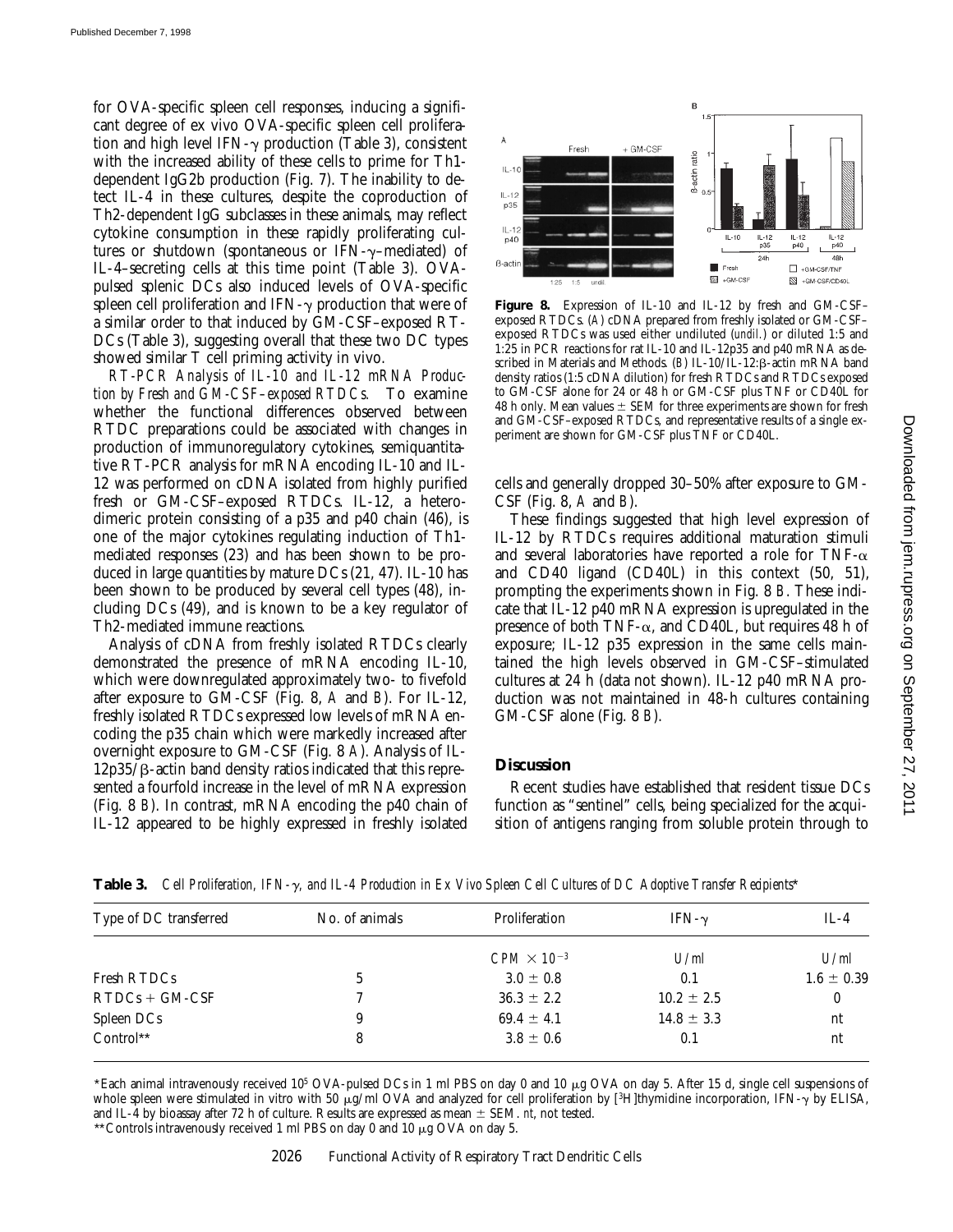viral particles (15, 52). These and subsequent in vitro studies on the growth of DCs from precursors (53) suggest a complex life history for these cells, involving the progressive transition through functionally distinct phases as they mature. Thus, relatively "immature" DCs from cultures of bone marrow–derived precursors grown in  $GM-CSF$  + IL-4 have been suggested to be equivalent to those in peripheral tissues, being specialized for antigen uptake but ineffective as activators of T cells. In contrast, the more mature DCs grown in GM-CSF + TNF- $\alpha$  and CD40L are hypothesized to be equivalent to those residing as interdigitating cells in secondary lymphoid organs, displaying low capacity for antigen uptake but potent T cell activating function (38). However, it is not known precisely how applicable this model is to DC populations in vivo, particularly to those at mucosal surfaces such as RTDCs, which display steady-state turnover rates up to 10 times faster than more studied DC populations such as epidermal Langerhans cells (24).

This study therefore sought to characterize in detail the functional phenotype of RTDCs in resting tissue and to determine the degree to which their function(s) can be modulated via stimuli previously identified as promoters of DC maturation. The overall aim of this study was to elucidate the role of RTDCs in Th1/Th2 regulation of immune responses to antigens impacting on the airway mucosa, and accordingly a key element of these experiments involved analysis of the in vivo T cell priming properties of RTDCs after adoptive transfer.

The salient findings from these experiments are as follows. First, it is clear that a major subset of resident RTDCs express surface phenotypic features comparable to "immature" DCs grown in vitro from blood- and bone marrow– derived precursors, particularly expression of low-moderate levels of MHC class I and II and also CD80/86, coupled with high endocytic activity and poor capacity to stimulate MLR responses. However, significant heterogeneity exists with respect to intensity of expression of several markers, in particular MHC class I and II and CD4. Ultra high level MHC class II expression was limited to a minor subset of freshly isolated RTDCs and these cells were nonendocytic (Fig. 3), suggesting possible maturation in situ (see below). We plan future follow-up studies on subsets defined by intensity of expression of these markers.

It is additionally clear that culture with GM-CSF elicits a series of changes associated with functional upregulation, notably increased expression of MHC class I and II and CD80/86 together with a loss of endocytic activity, a decrease in expression of a series of genes encoding molecules involved in antigen processing, and a concomitant increase in MLR-stimulatory activity. CD4 expression was also lost (Table 2) and the significance of this observation will be explored in later studies.

Thus, respiratory mucosal surfaces are endowed with a resident population of DCs that are highly specialized for uptake and processing of antigen, and capable of rapid maturation into potent APCs upon receipt of appropriate cytokine signals. The heterogeneity observed, particularly with respect to MHC class II expression and levels of endocytic activity, suggests that the population overall represents a developmental continuum that is skewed heavily (at least in the steady state) towards the "immature" functional phenotype. It will be of interest to determine whether this activity spectrum changes with acute and chronic stimulation, given recent findings indicating the uniquely dynamic features of the RTDC populations under conditions of local stress (5, 25, 54).

Although well characterized in vitro, the functional activity of DC in vivo, particularly in terms of their ability to activate Th1- or Th2-mediated T cell responses, still remains unclear to a large extent. The primary role of these cells is thought to involve protection against infectious agents (19, 55) through strong promotion of Th1-dependent immunity, primarily via production of high levels of IL-12 (21, 50, 56). However, as noted above, studies focussing on mucosal surfaces such as the lung and gut clearly indicate that the baseline response to inert antigens at these sites displays a Th2 bias. Accordingly, a key aim of this study was to determine the relationship between the ex vivo phenotype of RTDCs and their in vivo functions, in the context of Th1/2 switch regulation. The experiments reported in Fig. 6 *A* demonstrate that freshly isolated RTDCs are able to prime T helper cells in adoptive recipients, but the priming is relatively weak and restricted to Th2-dependent IgG1. The experiments of Fig. 6 *B* provide further evidence of Th2 bias on the part of these RTDCs, via the demonstration that three successive challenges with antigen-pulsed DCs progressively expands the Th2-dependent IgG subclass component of these responses (IgG1 and IgG2a), with minimal effects on Th1-dependent IgG2b production.

In contrast, GM-CSF–matured RTDCs display a 1–2 log increase in overall priming capacity, which includes a major component of Th1-dependent IgG2b and this pattern was identical to that seen with splenic DCs (Fig. 7), and is consistent with earlier reports on mouse splenic DCs (14, 35). Thus, it appears that resident RTDCs under steady-state conditions are programmed for induction of Th2-biased responses, and require endogenous activation/ maturation signals in order to develop capacity to stimulate Th1 immunity. A possible explanation for these findings was provided by RT-PCR analysis of cytokine production, which demonstrated expression of mRNA encoding IL-10 in fresh RTDCs (Fig. 8). IL-10 is known to have potent immune-modulating effects (57, 58) and acts to preferentially inhibit Th1 priming. Thus, IL-10 inhibits IL-12 production by DCs (47) and pretreatment of DCs with IL-10 has been shown to suppress their ability to stimulate Th1 responses both in vitro and in vivo (59–62). In addition, treatment of DCs with  $PGE_2$ , a Th2-promoting inflammatory mediator, downregulates IL-12 and upregulates IL-10 production and the in vitro Th2-stimulating capacity of these cells (49). Consistent with these observations, fresh RTDCs appeared to produce mRNA for both subunits of IL-12, but the available data suggests that assembly of the functional heterodimer in these cells may be severely limited by the restricted levels of p35 subunit available (Fig. 8).

Recent evidence also suggests that IL-10 acts posttranslationally to inhibit surface expression of MHC class II (63),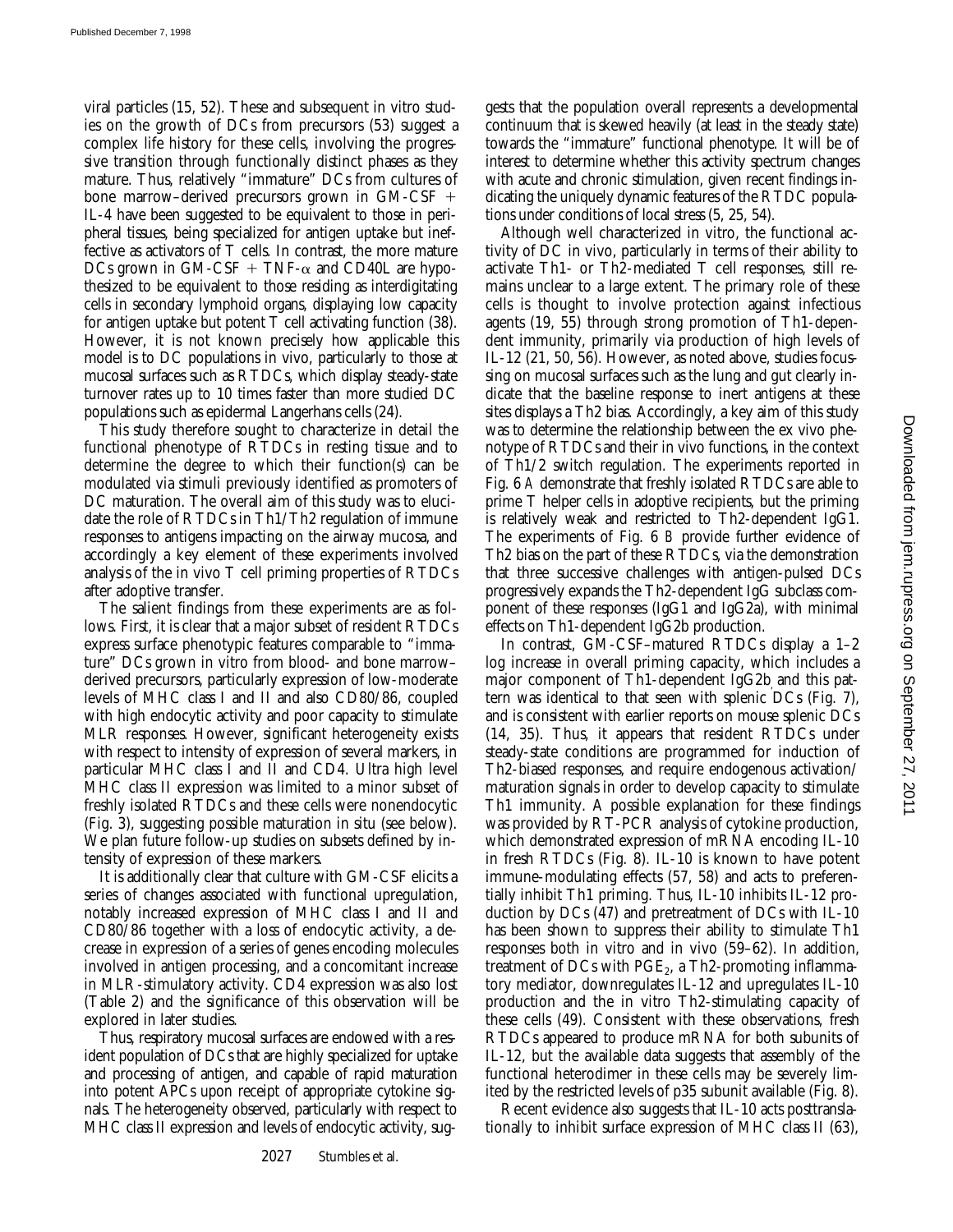and thus IL-10 production by fresh RTDCs may contribute to the low steady-state expression of this marker on the majority of these cells. This may serve to limit the magnitude of the antigen signal delivered to T cells to the (low) dose range that preferentially promotes Th2-dominated responses (64). Moreover, IL-10 has been demonstrated to suppress CD80 expression (65), and its production by fresh RTDCs may thus contribute towards selective expression on these cells of CD86 (Fig. 2). It has been suggested that costimulation through CD86 preferentially activates Th2 immunity (66), although this issue remains controversial (67).

IL-10 at relatively high concentrations has also been demonstrated to exert a generalized inhibitory effect on T cell proliferation (48), and it is accordingly possible that IL-10 production by fresh RTDCs may act to limit the overall size of the primary immune responses that they induce.

Thus, autocrine production of IL-10 by RTDCs may contribute towards restriction of the T cell priming activity of these cells to the promotion of (initially) low level Th2 biased responses, via a number of mechanisms. Consistent with this hypothesis, exposure of RTDC to GM-CSF markedly upregulates both Th2 and Th1 priming capacity, and this is accompanied by concomitant downregulation of IL-10 mRNA production and increased production of IL-12 p35 mRNA (Fig. 8). Although the production of IL-12 p40 mRNA remained low, the observation that GM-CSF– exposed RTDCs behaved in vivo in a functionally similar fashion to rat (Fig. 7) and mouse (35) splenic DCs, being strong inducers of both Th1- and Th2-mediated responses, indicated that functionally active IL-12 is likely to have been produced in vivo. This suggests that the levels of IL-12p35 and IL-12p40 produced by GM-CSF–treated RT-DCs are sufficient to yield biologically significant amounts of IL-12 heterodimer, and/or that stimulatory factors in addition to GM-CSF (for example CD40L; reference 50) become available to the RTDCs after adoptive transfer.

Collectively, these findings provide a plausible explanation for the constitutive Th2 bias operative in mucosal immune responses to inert protein antigens, which is amenable to further testing. In particular, it will be important to formally demonstrate the production of bioactive IL-10 and IL-12 protein by RTDCs, and this issue will be addressed in future experiments. The underlying mechanism(s) described above may also play a significant role in the progressive deviation of immune responses to airborne protein antigens from initial Th2 to eventual Th1 polarity, a phenomenon that has been described in detail in both animal model experiments and in humans undergoing chronic exposure to inhaled antigen (68). We speculate that other classes of antigen that induce local inflammation in the airway mucosa, particularly microbial antigens, would elicit responses with a much large Th1 component as a result of the effects of inflammationassociated cytokines on RTDCs.

Additionally, the above results suggest new avenues for research into the aetiology and pathogenesis of respiratory allergy. Two distinct phases are now recognized in these diseases in humans. The first involves a failure of immune deviation mechanisms that normally bias immune responses against inhaled protein antigens towards Th1, resulting in the development of potentially pathogenic Th2-polarized memory and the active production of specific IgE antibody (69). The second phase, which occurs in only a subset of subjects who develop Th2 memory against these inhaled antigens, involves chronic airways inflammation characterized by the presence of large numbers of activated T cells (70), which infers the presence in the airway mucosa of functionally mature APCs. It is of interest to note in this context that local airway intraepithelial production of high levels of GM-CSF is a hallmark of atopic asthma (71). It is also relevant to note recent studies that suggest that peripheral tissue DC populations comprise two distinct myeloid lineages, one of which is characterized by high endocytic activity/IL-10 production/capacity to induce naive B cell switching, and the second being specialized for T cell activation (72, 73). The balance between these two subpopulations in the airway mucosa in the steady state and during inflammation may be an important determinant of local immune responder phenotype. The principal focus of ongoing studies in this model will accordingly be upon RTDC heterogeneity.

We thank Dr. Andrew McWilliam for help with design of PCR primers.

This work was supported by grants from the National Health and Medical Research Council of Australia and Glaxo-Wellcome Australia.

Address correspondence to P.A. Stumbles or P.G. Holt, Division of Cell Biology, TVW Telethon Institute for Child Health Research, PO Box 855, West Perth, WA 6872, Australia. Phone: 61-8-9340-8592; Fax: 61-8-9381-8086; E-mail: patrick@ichr.uwa.edu.au

*Received for publication 19 May 1998 and in revised form 23 September 1998.*

## **References**

- 1. Holt, P.G., M.A. Schon-Hegrad, and J. Oliver. 1988. MHC class II antigen-bearing dendritic cells in pulmonary tissues of the rat. Regulation of antigen presentation activity by endogenous macrophage populations. *J. Exp. Med.* 167:262–274.
- 2. Holt, P.G., M.A. Schon-Hegrad, M.J. Phillips, and P.G. Mc-Menamin. 1989. Ia-positive dendritic cells form a tightly meshed network within the human airway epithelium. *Clin. Exp. Allergy.* 19:597–601.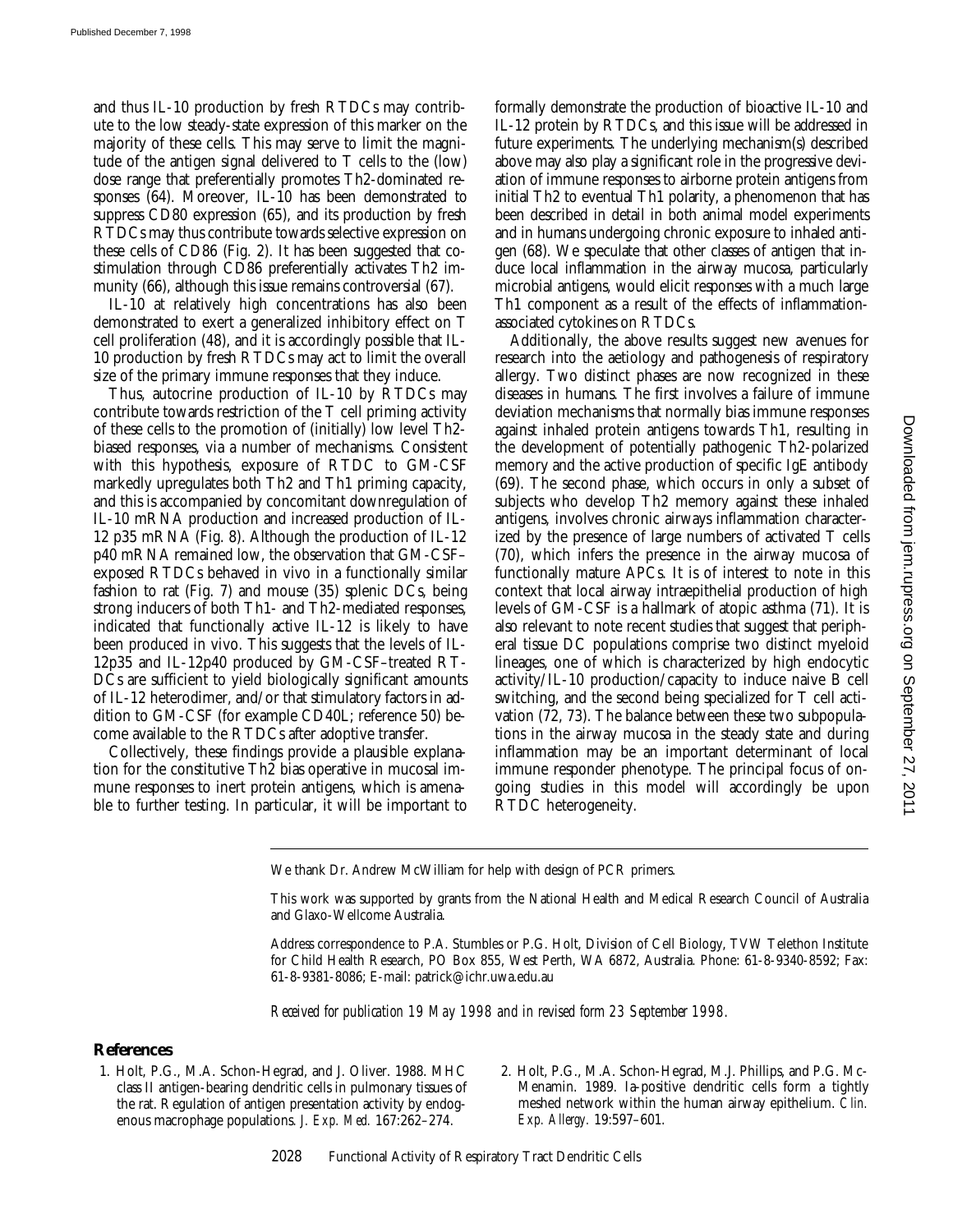- 3. Nicod, L.P., M.F. Lipscomb, J.C. Weissler, C.R. Lyons, J. Albertson, and G.B. Toews. 1987. Mononuclear cells in human lung parenchyma. Characterization of a potent accessory cell not obtained by bronchoalveolar lavage. *Am. Rev. Respir. Dis.* 136:818–823.
- 4. Pollard, A.M., and M.F. Lipscomb. 1990. Characterization of murine lung dendritic cells: similarities to Langerhans cells and thymic dendritic cells. *J. Exp. Med.* 172:159–167.
- 5. Schon-Hegrad, M.A., J. Oliver, P.G. McMenamin, and P.G. Holt. 1991. Studies on the density, distribution, and surface phenotype of intraepithelial class II major histocompatibility complex antigen (Ia)-bearing dendritic cells (DC) in the conducting airways. *J. Exp. Med.* 173:1345–1356.
- 6. Levine, T.P., and B.M. Chain. 1992. Endocytosis by antigen presenting cells: dendritic cells are as endocytically active as other antigen presenting cells. *Proc. Natl. Acad. Sci. USA.* 89: 8342–8346.
- 7. Sallusto, F., M. Cella, C. Danieli, and A. Lanzavecchia. 1995. Dendritic cells use macropinocytosis and the mannose receptor to concentrate macromolecules in the major histocompatibility complex class II compartment: downregulation by cytokines and bacterial products. *J. Exp. Med.* 182:389–400.
- 8. Larsen, C.P., S.C. Ritchie, T.C. Pearson, P.S. Linsley, and R.P. Lowry. 1992. Functional expression of the costimulatory molecule, B7/BB1, on murine dendritic cell populations. *J. Exp. Med.* 176:1215–1220.
- 9. Young, J.W., L. Koulova, S.A. Soergel, E.A. Clark, R.M. Steinman, and B. Dupont. 1992. The B7/BB1 antigen provides one of several costimulatory signals for the activation of  $CD4+T$  lymphocytes by human blood dendritic cells in vitro. *J. Clin. Invest.* 90:229–237.
- 10. Nussenzweig, M.C., and R.M. Steinman. 1980. Contribution of dendritic cells to stimulation of the murine syngeneic mixed leukocyte reaction. *J. Exp. Med.* 151:1196–1212.
- 11. Mason, D.W., C.W. Pugh, and M. Webb. 1981. The rat mixed lymphocyte reaction: roles of a dendritic cell in intestinal lymph and T-cell subsets defined by monoclonal antibodies. *Immunology.* 44:75–87.
- 12. Macatonia, S.E., P.M. Taylor, S.C. Knight, and B.A. Askonas. 1989. Primary stimulation by dendritic cells induces antiviral proliferative and cytotoxic T cell responses in vitro. *J. Exp. Med.* 169:1255–1264.
- 13. Inaba, K., J.P. Metlay, M.T. Crowley, and R.M. Steinman. 1990. Dendritic cells pulsed with protein antigens in vitro can prime antigen-specific, MHC-restricted T cells in situ. *J. Exp. Med.* 172:631–640.
- 14. Sornasse, T., V. Flamand, G. De Becker, H. Bazin, F. Tielemans, K. Thielemans, J. Urbain, O. Leo, and M. Moser. 1992. Antigen-pulsed dendritic cells can efficiently induce an antibody response in vivo. *J. Exp. Med.* 175:15–21.
- 15. Romani, N., S. Koide, M. Crowley, M. Witmer-Pack, A.M. Livingstone, C.G. Fathman, K. Inaba, and R.M. Steinman. 1989. Presentation of exogenous protein antigens by dendritic cells to T cell clones. Intact protein is presented best by immature, epidermal Langerhans cells. *J. Exp. Med.* 169: 1169–1178.
- 16. Streilein, J.W., and S.F. Grammer. 1989. In vitro evidence that Langerhans cells can adopt two functionally distinct forms capable of antigen presentation to T lymphocytes. *J. Immunol.* 143:3925–3933.
- 17. Winzler, C., P. Rovere, M. Rescigno, F. Granucci, G. Penna, L. Adorini, V.S. Zimmermann, J. Davoust, and P. Ricciardi-Castagnoli. 1997. Maturation stages of mouse den-

dritic cells in growth factor-dependent long-term cultures. *J. Exp. Med.* 185:317–328.

- 18. Steinman, R.M. 1991. The dendritic cell system and its role in immunogenicity. *Annu. Rev. Immunol.* 9:271–296.
- 19. Janeway, C.A., Jr. 1992. The immune system evolved to discriminate infectious nonself from noninfectious self. *Immunol. Today.* 13:11–16.
- 20. Macatonia, S.E., C.S. Hsieh, K.M. Murphy, and A. O'Garra. 1993. Dendritic cells and macrophages are required for Th1 development of  $CD4^+$  T cells from alpha beta TCR transgenic mice: IL-12 substitution for macrophages to stimulate IFN-gamma production is IFN-gamma-dependent. *Int. Immunol.* 5:1119–1128.
- 21. Macatonia, S.E., N.A. Hosken, M. Litton, P. Vieira, C.S. Hsieh, J.A. Culpepper, M. Wysocka, G. Trinchieri, K.M. Murphy, and A. O'Garra. 1995. Dendritic cells produce IL-12 and direct the development of Th1 cells from naive  $CD4$ <sup>+</sup> T cells. *J. Immunol.* 154:5071–5079.
- 22. Hilkens, C.M., P. Kalinski, M. de Boer, and M.L. Kapsenberg. 1997. Human dendritic cells require exogenous interleukin-12-inducing factors to direct the development of naive T-helper cells toward the Th1 phenotype. *Blood.* 90: 1920–1926.
- 23. Trinchieri, G., and P. Scott. 1994. The role of interleukin 12 in the immune response, disease and therapy. *Immunol. Today.* 15:460–463.
- 24. Holt, P.G., S. Haining, D.J. Nelson, and J.D. Sedgwick. 1994. Origin and steady state turnover of class II MHC-bearing dendritic cells in the epithelium of the conducting airways. *J. Immunol.* 153:256–261.
- 25. McWilliam, A.S., D. Nelson, J.A. Thomas, and P.G. Holt. 1994. Rapid dendritic cell recruitment is a hallmark of the acute inflammatory response at mucosal surfaces. *J. Exp. Med.* 179:1331–1336.
- 26. MacPherson, G.G., C.D. Jenkins, M.J. Stein, and C. Edwards. 1995. Endotoxin-mediated dendritic cell release from the intestine. Characterization of released dendritic cells and TNF dependence. *J. Immunol.* 154:1317–1322.
- 27. Holt, P., J. Batty, and K. Turner. 1981. Inhibition of specific IgE responses in mice by specific exposure to inhaled antigen. *Immunology.* 42:409–417.
- 28. Sedgwick, J.D., and P.G. Holt. 1985. Induction of IgEsecreting cells and IgE isotype-specific suppressor T cells in the respiratory lymph nodes of rats in response to antigen inhalation. *Cell. Immunol.* 94:182–194.
- 29. McMenamin, C., and P.G. Holt. 1993. The natural immune response to inhaled soluble protein antigens involves major histocompatibility complex (MHC) class I-restricted CD8<sup>+</sup> T cell-mediated but MHC class II-restricted CD4+ T celldependent immune deviation resulting in selective suppression of immunoglobulin E production. *J. Exp. Med.* 178: 889–899.
- 30. Hoyne, G.F., B.A. Asknonas, C. Hetzel, W.R. Thomas, and J.R. Lamb. 1996. Regulation of house dust mite responses by inhaled peptides: transient activation precedes the development of tolerance *in vivo*. *Int. Immunol.* 8:335–342.
- 31. Wells, H.G., and T.B. Osborne. 1911. The biological reactions of the vegetable proteins. *J. Infect. Dis.* 8:77–82.
- 32. Chase, M.W. 1946. Inhibition of experimental drug allergy by prior feeding of the sensitizing agent. *Proc. Soc. Exp. Biol. (NY).* 61:257–259.
- 33. Weiner, H.L., A. Friedman, A. Miller, S.J. Khoury, A. al-Sabbagh, L. Santos, M. Sayegh, R.B. Nussenblatt, D.E.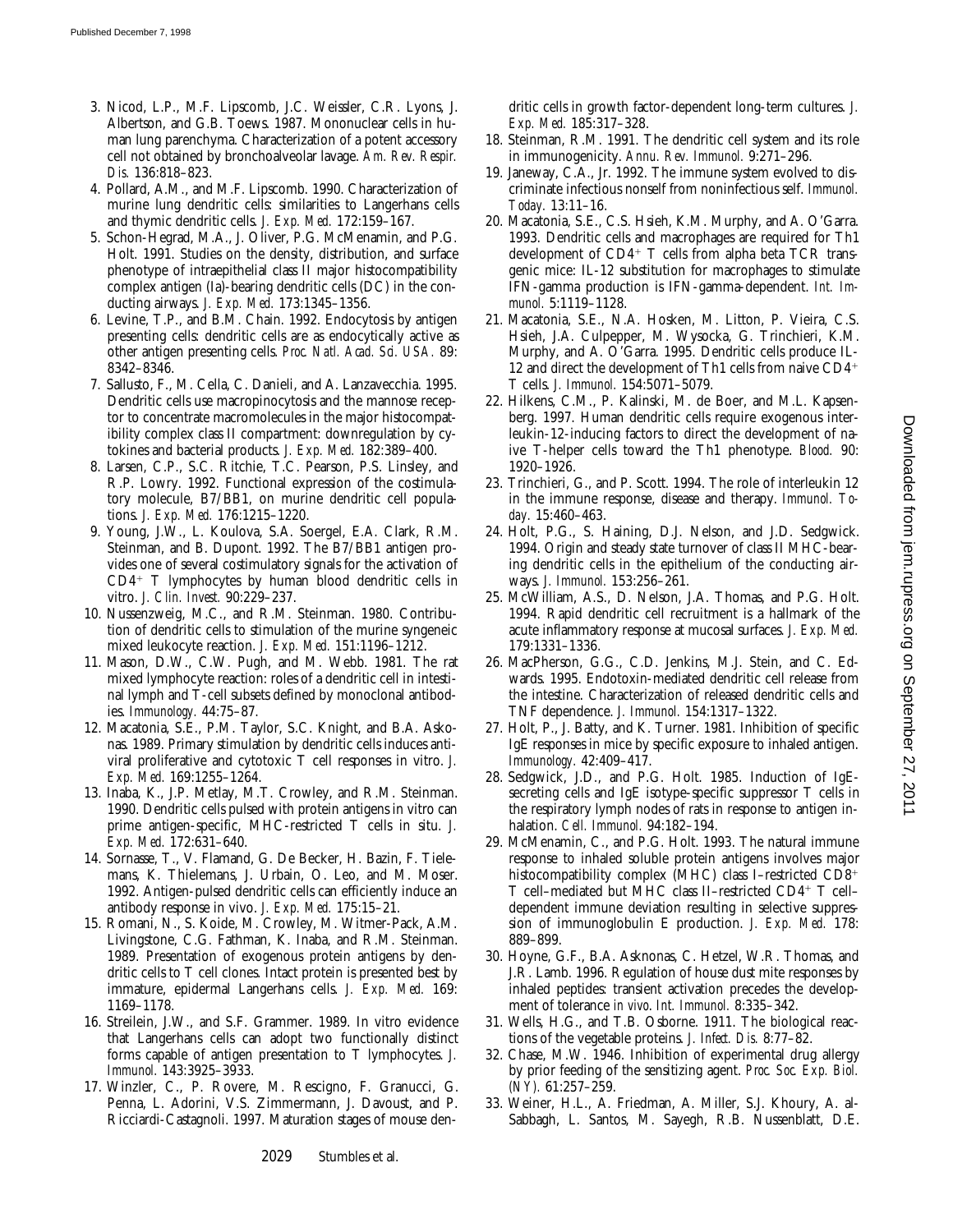Trentham, and D.A. Hafler. 1994. Oral tolerance: immunologic mechanisms and treatment of animal and human organspecific autoimmune diseases by oral administration of autoantigens. *Annu. Rev. Immunol.* 12:809–837.

- 34. Daynes, R.A., B.A. Araneo, T.A. Dowell, K. Huang, and D. Dudley. 1990. Regulation of murine lymphokine production in vivo. III. The lymphoid tissue microenvironment exerts regulatory influences over T helper cell function. *J. Exp. Med.* 171:979–996.
- 35. DeBecker, G., T. Sornasse, N. Nabavi, H. Bazin, F. Tielemans, J. Urbain, O. Leo, and M. Moser. 1994. Immunoglobulin isotype regulation by antigen-presenting cells in vivo. *Eur. J. Immunol.* 24:1523–1528.
- 36. Sedgwick, J.D., and P.G. Holt. 1983. Induction of IgE-isotype specific tolerance by passive antigenic stimulation of the respiratory mucosa. *Immunology.* 50:625–630.
- 37. Stumbles, P., and D. Mason. 1995. Activation of  $CD4^+$  T cells in the presence of a nondepleting monoclonal antibody to CD4 induces a Th2-type response in vitro. *J. Exp. Med.* 182:5–13.
- 38. Cella, M., F. Sallusto, and A. Lanzavecchia. 1997. Origin, maturation and antigen presenting function of dendritic cells. *Curr. Opin. Immunol.* 9:10–16.
- 39. Pierre, P., S.J. Turley, E. Gatti, M. Hull, J. Meltzer, A. Mirza, K. Inaba, R.M. Steinman, and I. Mellman. 1997. Developmental regulation of MHC class II transport in mouse dendritic cells. *Nature.* 388:787–792.
- 40. Cella, M., A. Engering, V. Pinet, J. Pieters, and A. Lanzavecchia. 1997. Inflammatory stimuli induce accumulation of MHC class II complexes on dendritic cells. *Nature.* 388:782– 787.
- 41. Schuler, G., and R.M. Steinman. 1997. Dendritic cells as adjuvants for immune-mediated resistance to tumors. *J. Exp. Med.* 186:1183–1187.
- 42. Saoudi, A., J. Kuhn, K. Huygen, Y. de Kozak, T. Velu, M. Goldman, P. Druet, and B. Bellon. 1993. TH2 activated cells prevent experimental autoimmune uveoretinitis, a TH1 dependent autoimmune disease. *Eur. J. Immunol.* 23:3096– 3103.
- 43. Gracie, J.A., and J.A. Bradley. 1996. Interleukin-12 induces interferon-gamma-dependent switching of IgG alloantibody subclass. *Eur. J. Immunol.* 26:1217–1221.
- 44. Der Balian, G., J. Slack, B.L. Clevinger, H. Basin, and J.M. Davie. 1980. Subclass restriction of murine antibodies. III. Antigens that stimulate Ig $G_3$  in mice stimulate Ig $G_{2c}$  in rats. *J. Exp. Med.* 152:209–218.
- 45. Cuturi, M.C., R. Josien, D. Cantarovich, L. Bugeon, I. Anegon, S. Menoret, H. Smit, P. Douillard, and J.P. Soulillou. 1994. Decreased anti-donor major histocompatibility complex class I and increased class II alloantibody response in allograft tolerance in adult rats. *Eur. J. Immunol.* 24:1627–1631.
- 46. Yoshimoto, T., K. Kojima, T. Funakoshi, Y. Endo, T. Fujita, and H. Nariuchi. 1996. Molecular cloning and characterization of murine IL-12 genes. *J. Immunol.* 156:1082–1088.
- 47. Koch, F., U. Stanzl, P. Jennewein, K. Janke, C. Heufler, E. Kampgen, N. Romani, and G. Schuler. 1996. High level IL-12 production by murine dendritic cells: upregulation via MHC class II and CD40 molecules and downregulation by IL-4 and IL-10. *J. Exp. Med.* 184:741–746.
- 48. Moore, K.W., A. O'Garra, R. de Waal Malefyt, P. Vieira, and T.R. Mosmann. 1993. Interleukin-10. *Annu. Rev. Immunol.* 11:165–190.
- 49. Kalinski, P., C.M. Hilkens, A. Snijders, F.G. Snijdewint, and

M.L. Kapsenberg. 1997. IL-12-deficient dendritic cells, generated in the presence of prostaglandin E2, promote type 2 cytokine production in maturing human naive T helper cells. *J. Immunol.* 159:28–35.

- 50. Cella, M., D. Scheidegger, K. Palmer-Lehmann, P. Lane, A. Lanzavecchia, and G. Alber. 1996. Ligation of CD40 on dendritic cells triggers production of high levels of interleukin-12 and enhances T cell stimulatory capacity: T-T help via APC activation. *J. Exp. Med.* 184:747–752.
- 51. Austyn, J.M. 1996. New insights into the mobilization and phagocytic activity of dendritic cells. *J. Exp. Med.* 183:1287– 1292.
- 52. Nonacs, R., C. Humborg, J.P. Tam, and R.M. Steinman. 1992. Mechanisms of mouse spleen dendritic cell function in the generation of influenza-specific, cytolytic T lymphocytes. *J. Exp. Med.* 176:519–529.
- 53. Sallusto, F., and A. Lanzavecchia. 1994. Efficient presentation of soluble antigen by cultured human dendritic cells is maintained by granulocyte/macrophage colony-stimulating factor plus interleukin 4 and downregulated by tumor necrosis factor alpha. *J. Exp. Med.* 179:1109–1118.
- 54. McWilliam, A.S., A.M. Marsh, and P.G. Holt. 1997. Inflammatory infiltration of the upper airway epithelium during Sendai virus infection: involvement of epithelial dendritic cells. *J. Virol.* 71:226–236.
- 55. Matzinger, P. 1994. Tolerance, danger, and the extended family. *Annu. Rev. Immunol.* 12:991–1045.
- 56. Heufler, C., F. Koch, U. Stanzl, G. Topar, M. Wysocka, G. Trinchieri, A. Enk, R.M. Steinman, N. Romani, and G. Schuler. 1996. Interleukin-12 is produced by dendritic cells and mediates T helper 1 development as well as interferongamma production by T helper 1 cells. *Eur. J. Immunol.* 26: 659–668.
- 57. de Waal Malefyt, R., J. Haanen, H. Spits, M.G. Roncarolo, A. te Velde, C. Figdor, K. Johnson, R. Kastelein, H. Yssel, and J.E. de Vries. 1991. Interleukin 10 (IL-10) and viral IL-10 strongly reduce antigen-specific human T cell proliferation by diminishing the antigen-presenting capacity of monocytes via downregulation of class II major histocompatibility complex expression. *J. Exp. Med.* 174:915–924.
- 58. Groux, H., A. O'Garra, M. Bigler, M. Rouleau, S. Antonenko, J.E. de Vries, and M. Grazia Roncarlo. 1997. A  $CD4+$  T-cell subset inhibits antigen-specific T-cell responses and prevents colitis. *Nature.* 389:737–742.
- 59. De Smedt, T., M. Van Mechelen, G. De Becker, J. Urbain, O. Leo, and M. Moser. 1997. Effect of interleukin-10 on dendritic cell maturation and function. *Eur J. Immunol.* 27: 1229–1235.
- 60. Enk, A.H., V.L. Angeloni, M.C. Udey, and S.I. Katz. 1993. Inhibition of Langerhans cell antigen-presenting function by IL-10. A role for IL-10 in induction of tolerance. *J. Immunol.* 151:2390–2398.
- 61. Macatonia, S.E., T.M. Doherty, S.C. Knight, and A. O'Garra. 1993. Differential effect of IL-10 on dendritic cellinduced T cell proliferation and IFN-gamma production. *J. Immunol.* 150:3755–3765.
- 62. Qin, Z., G. Noffz, M. Mohaupt, and T. Blankenstein. 1997. Interleukin-10 prevents dendritic cell accumulation and vaccination with granulocyte-macrophage colony-stimulating factor gene-modified tumor cells. *J. Immunol.* 159:770–776.
- 63. Koppelman, B., J.J. Neefjes, J.E. deVries, and R. de Waal Malefyt. 1997. Interleukin-10 down-regulates MHC class II  $\alpha\beta$  peptide complexes at the plasma membrane of monocytes